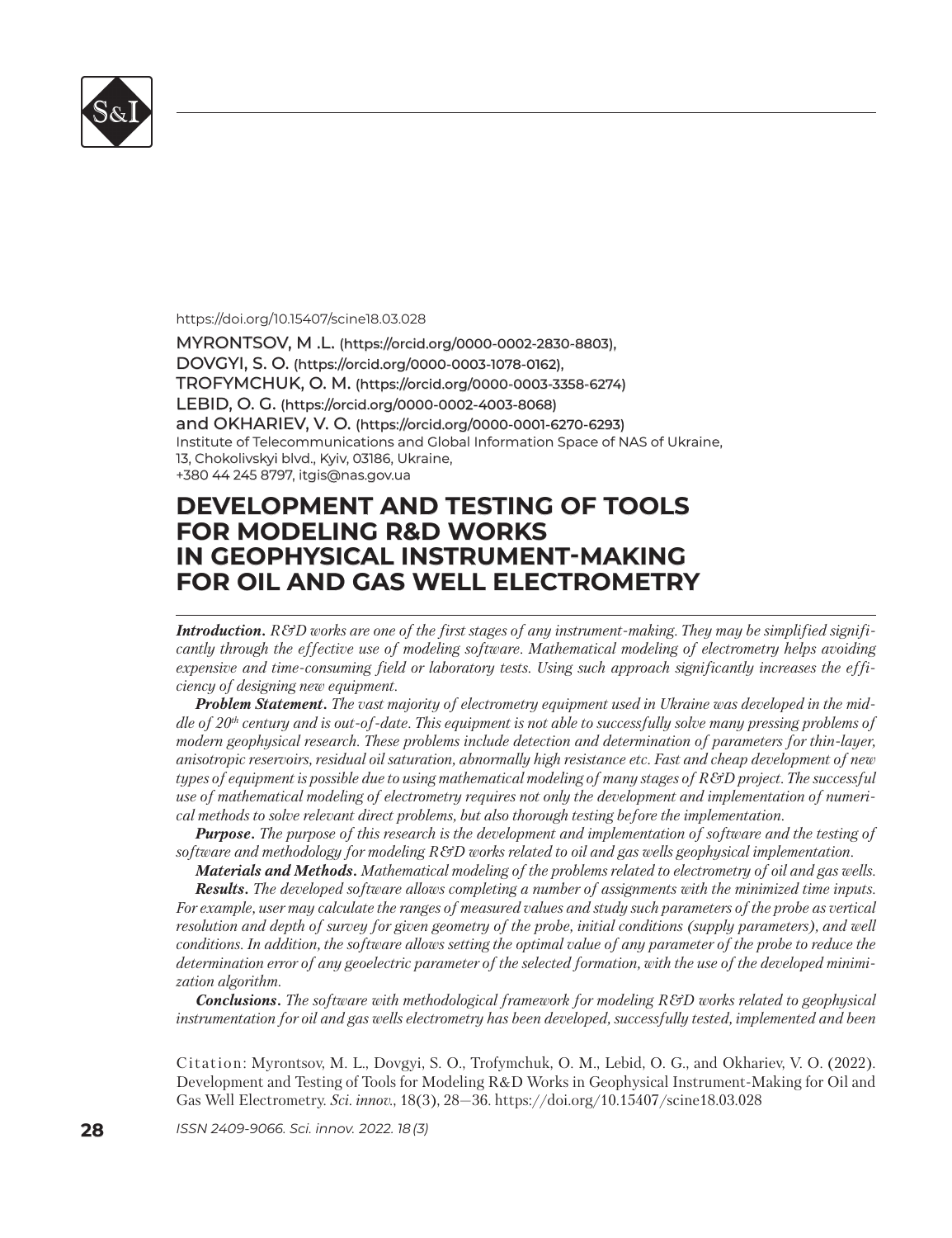*ready for the further introduction into production process. Such software may be effectively used for the creation of software for quantitative interpretation of electrometry data with the use of electrical survey and low-frequency induction survey methods.* 

*K e y w o r d s : electrometry of oil and gas wells, electrical survey, low-frequency induction survey, software, mathematical modeling, research and development, and geophysical instrumentation.*

Developing efficient use of Ukraine's mineral resource base is among the strategic tasks today [1]. Geophysical survey of wells, which is not possible without prior development of geophysical instrument-making is its important component. One of the first stages of any instrument-making is research and development (R&D) works that may be greatly simplified through the effective use of modeling software. Such modeling allows avoiding costly and time-consuming field and laboratory tests, which significantly increases the efficiency of the entire R&D unit. This research deals with the development and creation of software and methodological framework for R&D of geophysical instrument-making with the use of mathematical modeling tools (know-how) that have been already designed by the Institute of Telecommunications and Global Information Space of the NAS of Ukraine. The research deliverable is software and methodological framework developed and implemented.

The object of this research is the development of electrometry equipment for oil and gas wells with the most optimal characteristics for given well conditions, primarily, the conditions of the oil and gas wells of the Dnieper-Donetsk basin (DDB). In addition, such equipment should provide reliable initial data for solving the inverse problem (quantitative interpretation problem), because the solution of the inverse problem enables, based on the results of complex interpretation, more accurate answer to the question, where is the valuable fluid and how much it is there [2]. Therefore, the priority is to create hardware and methodological complexes, the design of which guarantees the possibility of the most accurate solution of the inverse problem.

 Thus, the development of hardware and methodical complex becomes an iterative task: the designed equipment shall take into account the peculiarities of the algorithm for solving the inverse problem, and the algorithm for solving the inverse problem shall to take into consideration the design, engineering, and physical characteristics of the equipment. In this research, only electrometry is considered; other methods are not discussed, although they play a significant role in the interpretation of GSW data [3—5].

### **Electrometry equipment**

Two physical principles of the electrometric penetration study of layers have been widely used: conventional electrical survey (CES) and low-frequency induction survey (LFIS). We do not consider the high-frequency induction survey (HFIS) method [6], because the current problems that are inherent in the conditions of DDB are solved with the help of CES and LFIS [7].

CES is used in wells that are filled with conductive drilling fluid (the resistivity is less than  $0.5$  Ohm $\cdot$ m), or weakly conductive solution (the fluid resistivity is  $0.5-5$  Ohm $\cdot$ m). The induction survey is used in wells filled with low-conductive or nonconductive fluid (the resistivity is greater than  $5$  Ohm  $\cdot$  m). This division is quite conditional, but it is used in the domestic industry for geodetic survey of wells (GSW).

All the three mentioned types of wells (with conductive, low-conductive, and nonconductive drilling fluid) are inherent in the conditions of DDB, so the task of creating new electrometry equipment becomes the task of independent development of two different complexes for CES and LFIS.

The equipment of basic electrometry methods, which has been practically used in Ukraine, was developed in the mid-20th century and is obsolete. Such equipment consists of the three types: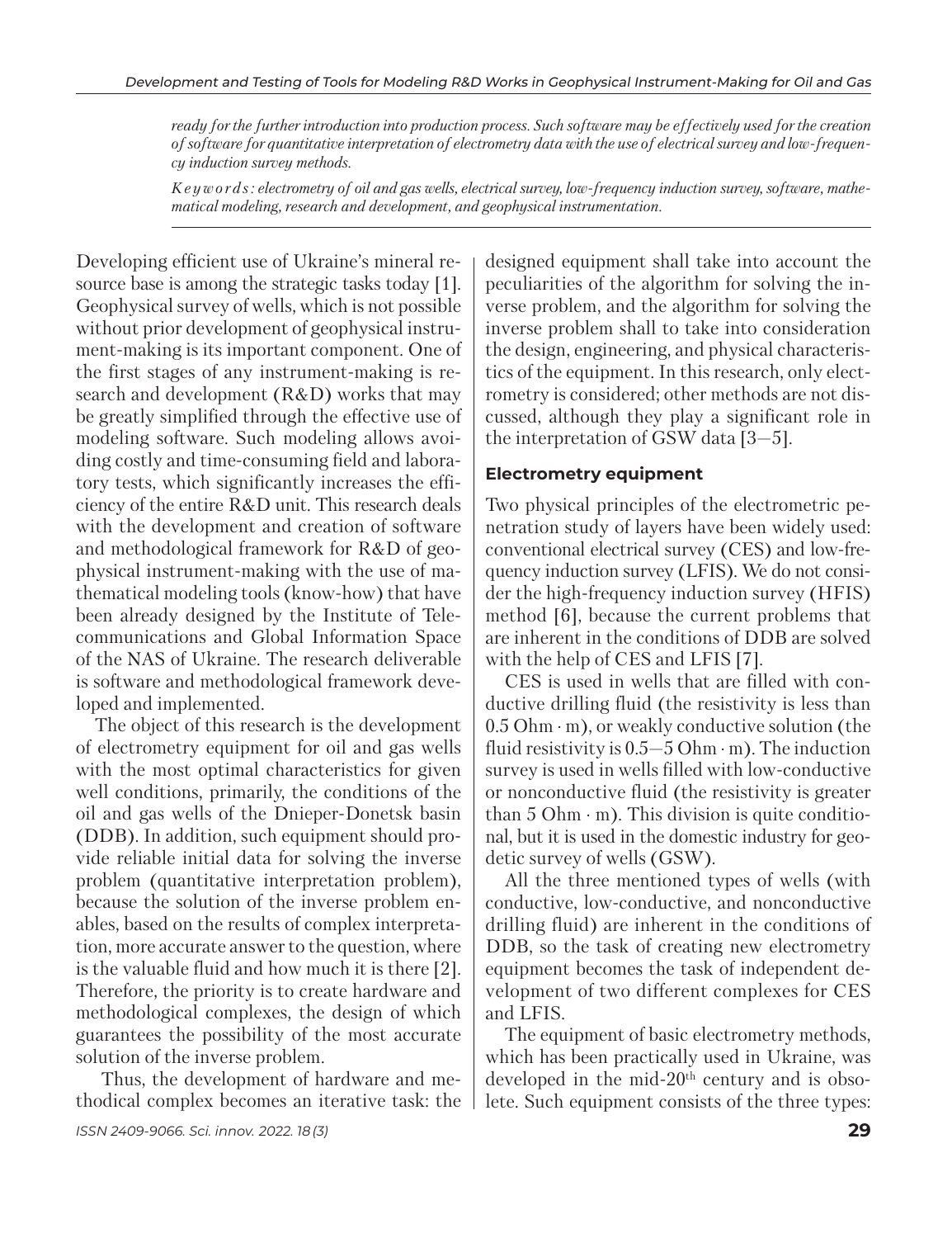

Fig. 1. Flowchart of the inverse problem solution

the equipment for multi-probe electrical survey (the MPES equipment), which is a set of potential and gradient probes that reach different depths, but have a low spatial resolution; the equipment consisting of one focused probe (the ES equipment); and the equipment consisting of one focused induction probe (the IP equipment).

Only MPES and ES equipment is used in the wells with a conductive fluid; MPES, ES, and IS equipment may be used for the wells with a lowconductive fluid; IS equipment and recently designed four-prove induction equipment are used in the wells with a nonconductive fluid [8]. The software and methodological complex for data interpretation of the latter has significantly expanded the range of tasks that may be successfully addressed by means of multi-probe induction survey [10, 11].

The use of the integrated MPES+ES+IS hardware has insurmountable disadvantages: in the wells filled with a nonconductive drilling fluid, there is only one IS measurement that does not allow establishing changes in the conductivity along the formation; in the wells filled with a conductive fluid we have only one measurement with high-resolution ES, and the change in conductivity along the formation is recorded with a low spatial resolution (it is impossible to establish the change in conductivity along low-capacity (thin) strata); in the wells with a low- conductive fluid, where both methods (ES and IS) may be used, there are only two high-resolution measurements that are still insufficient to determine the three required parameters of thin strata of thin-stratum formation.

Therefore, we need to design new electrometry equipment that is capable of addressing presentday problems in the conditions typical for DDB.

# **Means of mathematical modeling for R&D works**

There have been many designed and already practiced methods for modeling electrometry: the use of laboratory integrators, the finite-difference me thods, the finite element methods, and so on. Such modeling is called the solution of a direct problem, which requires the use of some implemented method for obtaining a value that corresponds to a given accuracy of the value measured by a specific probe of a specific physical principle of measurement at a specific point of wellbore. The solution of direct problem is the main tool for modeling R&D works related to geophysical instrument-making for electrometry of oil and gas wells.

As the practice has shown, the most effective is the use of such methods of solving the direct problem, which may be used in the iterative process of solving the inverse problem (modern methods of solving the inverse problem are iterative processes [2], see Fig. 1) that at each iteration step requires solving the direct problem. That is why to achieve this goal we have decided to develop our own software tools for solving direct problems of ES and IS. We have chosen the method of integrated currents, the advanced Dole method that allows taking into account the interaction of currents in the medium, for ES [11].

Considering the effectiveness of algorithms for solving direct problems and methods for software implementation cannot be completed without the most important step, testing of reliability/robustness of the results provided by the developed and implemented algorithms.

In other words, it is not enough to get a way of solving a direct problem, which gives certain re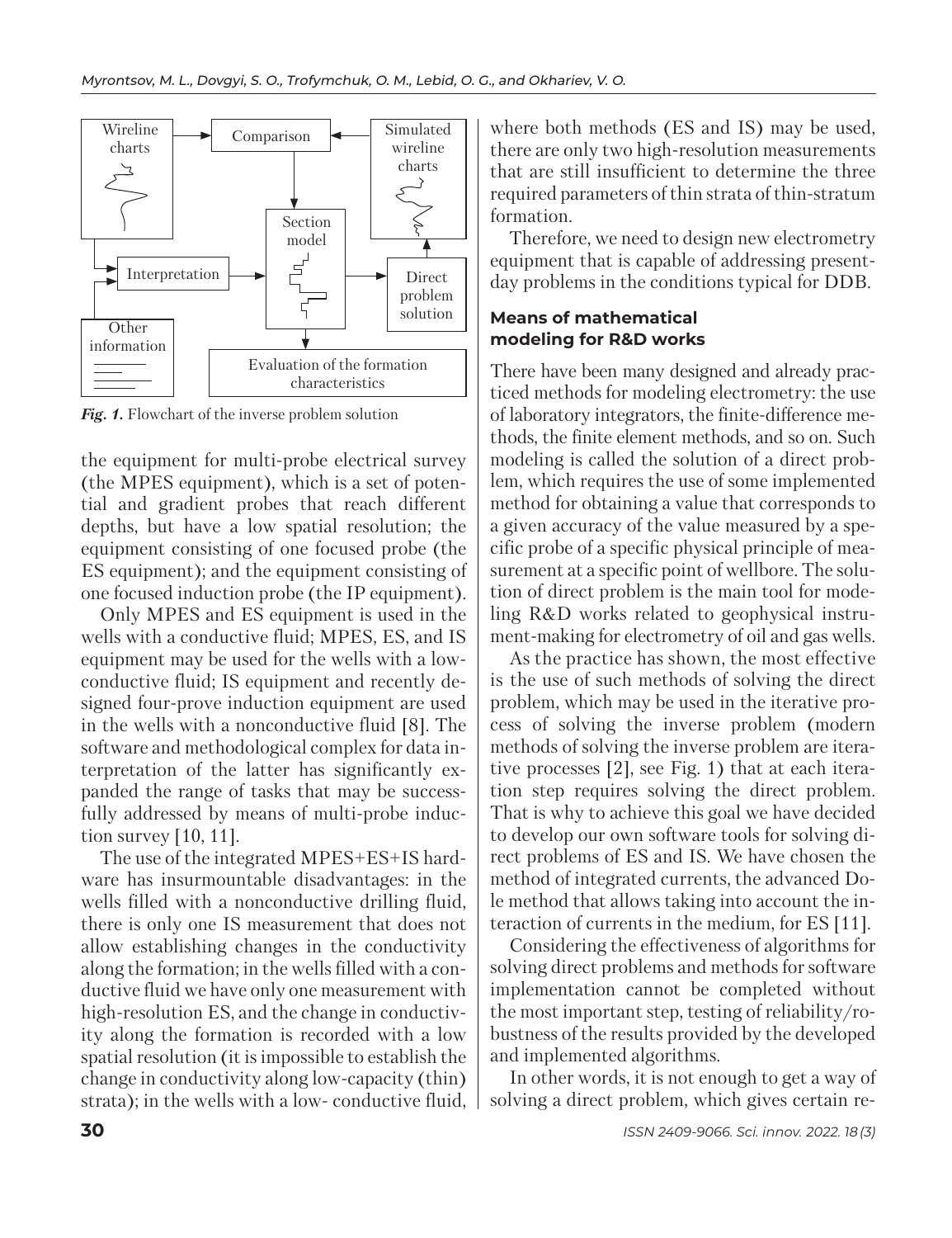sults depending on changing boundary conditions. In order to say confidently that we have a way (and its software implementation) to solve this direct problem, we shall make sure that the chosen method is correct and all the results are true (within the margin of error).

# **Testing of the software for mathematical modeling**

Let us consider first the problems related to ES.

The first step in testing is to study the potential field that is calculated in the course of solving a direct problem.

Fig. 2 shows the spatial distribution of electric field potential for the case of an unfocused probe (point electrode *A* and inverted electrode *B* located on the conductive cable braiding). Having analyzed this distribution qualitatively and quant itatively, we conclude that the boundary conditions are set correctly (even visually, long conductive braiding of the logging cable is well observed); there are no extremums within the solution domain (the result corresponds to the condition of monotonicity for harmonic functions); at the outer boundaries of the area, the potential derivative goes to zero.

The same analysis has been repeated for the boun dary conditions corresponding to the focused probe for electrical survey (see Fig. 3).

The second stage is to check the correspondence of the potential around the well axis, since in cylindrical coordinate system (in the case of axial symmetry, it is logically to solve such problems in cylindrical coordinate system) the Laplace equation:

$$
\frac{1}{r}\frac{\delta}{\delta r}\left(r\frac{\delta U}{\delta r^2}\right) + \frac{\delta^2 U}{\delta r^2} + \frac{1}{r^2}\frac{\delta^2 U}{\delta \varphi^2} = 0, \tag{1}
$$

at  $r = 0$  has irregularity 1/0.

Having multiplied equation (1) by  $r^2$ :

$$
r\frac{\delta}{\delta r}\left(r\frac{\delta U}{\delta r}\right)+r^2\frac{\delta^2 U}{\delta r^2}+\frac{\delta^2 U}{\delta \varphi^2}=0,\qquad (2)
$$

at  $r = 0$  we obtain  $\frac{\delta^2 U}{\delta \omega^2} = 0$ , which is not an informative condition.  $δ$ φ<sup>2</sup>

*ISSN 2409-9066. Sci. innov.* 2022. 18 (3) **31**



*Fig. 2.* Distribution of electric field p;otential in the case of unfocused probe (point electrode *A* and inverse electrode *B*  located on conductive braiding of the cable)



*Fig. 3.* Distribution of electric field potential in the case of focused probe for CES in the vicinity of electrodes having the same potential *A*, *Ab*, *At*

Usually, this irregularity is eliminated by means of boundary transition  $r \to 0$  (see, for example, [12]. However, the direct use (1) or (2) for the assignments with unfocused probes, where point electrodes are located on the well axis, is impossible. Similarly, it is impossible to directly use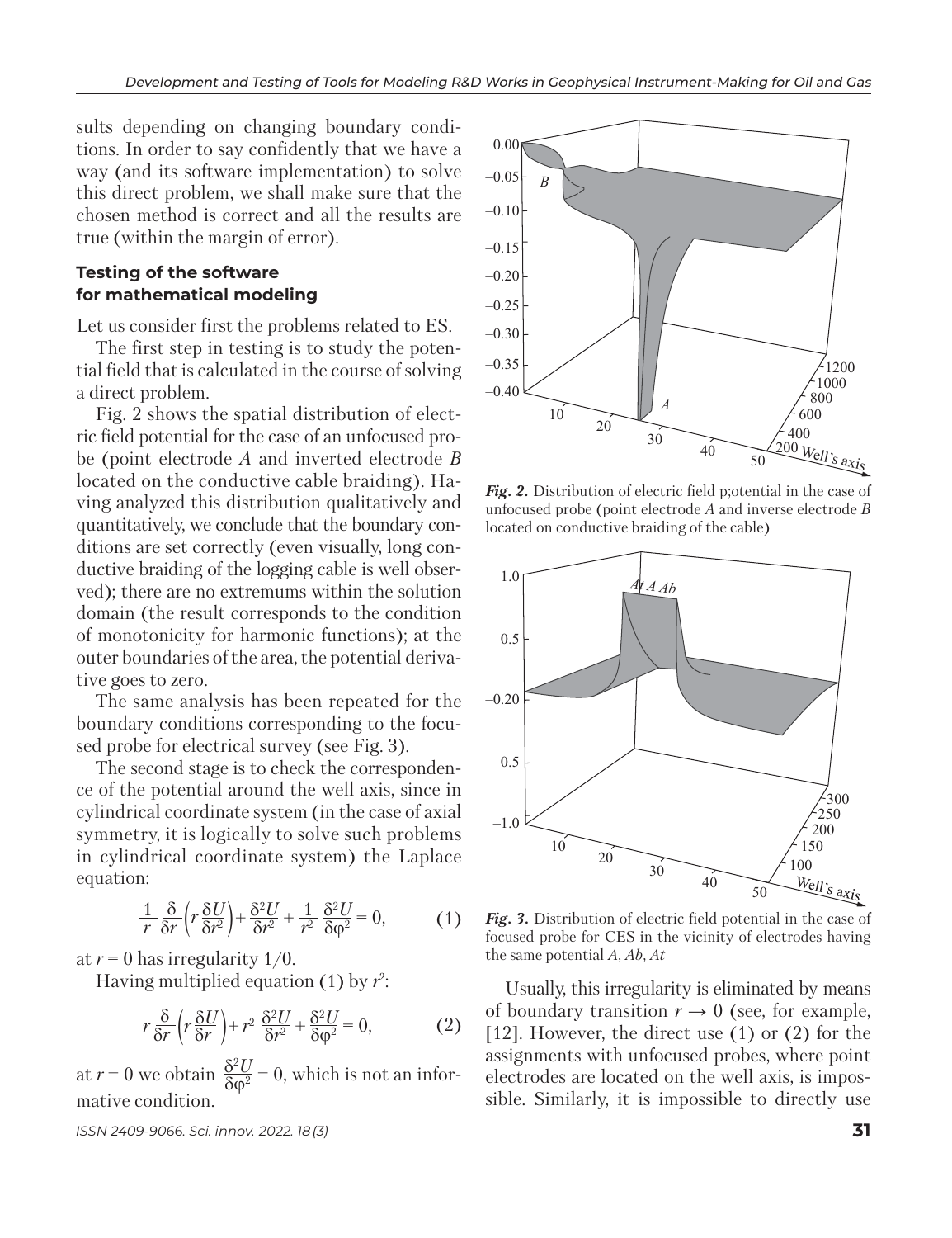these probes for numerical calculations of the real values of the coefficients, under the same assumption. These numerical calculations are the next stage of testing, because the results may always be compared with the those calculated in [11]:

$$
K=4\pi\left(\frac{\overline{MA}-\overline{BM}}{\overline{MA}\cdot\overline{BM}}-\frac{\overline{NA}-\overline{NB}}{\overline{NB}\cdot\overline{NA}}\right)^{-1}.
$$

 A similar problem arises in connection with IS, if we consider the equation for the vector potential in cylindrical coordinate system.

The testing for error in the formation of the equations of the discrete model has been made by summing the currents crossing the shell that contains inside one or more electrodes with known current.

For the IS assignments, the test starts with qualitative and quantitative analysis of the dependence of the skin effect magnitude in homogeneous medium on the specific conductivity of this medium or frequency, in comparison with analytical formulas [13]:

$$
\varepsilon_{R} = i\varepsilon_{0}e^{-p} \left[ (1+p)\sin p - p \cos p \right],
$$
  

$$
\varepsilon_{Im} = \varepsilon_{0}e^{-p} \left[ (1+p)\cos p + p \sin p \right],
$$

where  $p = L \sqrt{\frac{\sigma \mu \omega}{2}}$ ,  $\varepsilon_0 = i \frac{\omega \mu M}{2 \pi I^3}$ , *M* is the dipole mo ment of the generator coil, ω is the excitation frequency, and μ is magnetic permeability.  $2\pi L^3$ σμω 2

A very important criterion for the correctness of the choice of algorithm parameters is the sensitivity of the results to variations in the already selected parameters of the discrete model. The study of such sensitivity is laborious and timeconsuming, but necessary for testing.

For example, for the finite difference method, if we half the grid steps and the result changes by 1%, this indicated that at least at this point in our method most likely there is no error. Conversely, if the result changes significantly with a slight variation in the parameters of the discrete model, this means, we are still far from the correct result.

Such tests have been made for more complex models of the medium.

This is necessary because, eventually, one of the tasks of the numerical solution of direct problems may be to determine the range of sustainable operation of a particular equipment or to determine the limits of its sensitivity to a particular parameter of the model medium. Solving this problem in the analysis of the results is important to understand what we are dealing with, if there is a discrepancy between the obtained and the expected results: either the actual achievement of the operating range of the equipment or the error of the chosen method for solving the direct problem.

All these tests of the developed software have been made. Based on them, it has been concluded that for the selected parameters of the discrete model, the problem is solved with an error that is less than the predetermined one.

An informative test of the software is the comparison of its results with the results obtained by other software.

Various commercial software packages, such as *FemLab* (University of Florida), have been used for this comparison.

It should be noted that when using such packages, one should be very careful, because, for example, *FemLab* when trying to solve the direct ES problem for point electrodes located on the well axis in cylindrical coordinate system may give a result whose error is not immediately apparent. However, with the right use of commercial programs, the benefits of testing our own programs by comparison are hard to overestimate.

Figure 4 shows wireline charts of the probes of four-probe induction survey equipment for a formation pack (which contains in different sequences models of formations corresponding to waterbearing, net oil pay, gassy, clay, and compacted formations) obtained by the method of solving the direct IS problem (marked as "Software 1") and with the use of *FemLab* (marked as "*Fem-Lab*"). The model of each formation is three-layered (well + zone of penetration of drilling mud filtrate (or "the zone") + part of the formation unaffected by drilling mud (or "the formation")).

Another form of testing is to compare the results with those obtained by the programs other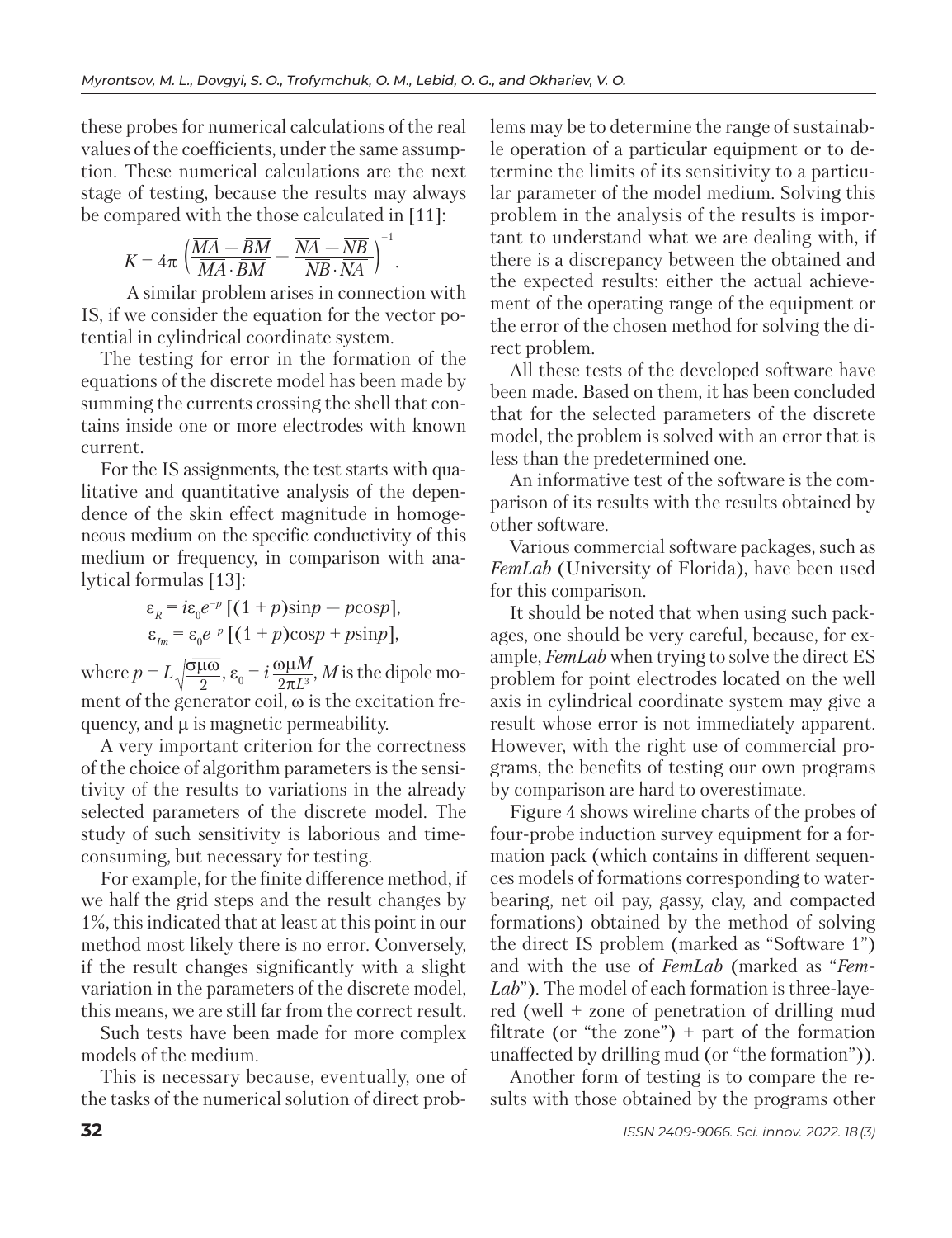

Fig. 4. Example of comparison of the results of solving the IS direct problem with the use of different software  $(R_{\text{max}})$  is resistivity of the zone,  $R_{formation}$  is resistivity of formation)

than the commercial ones, i.e. with the programs that have been implemented by other researchers in the field of electrometry, for the same models and the same probes.

Such a comparison has been made in Novosibirsk (at the Trofimuk Institute of Oil and Gas Geology and Geophysics, Siberian Branch of the RAS), for the software for solving a two-dimensional direct problem of CES, upon the agreement on formats for setting the boundary conditions and obtaining the results.

A series of calculations with the use of the software developed by the Novosibirsk colleagues has been made (Figs. 5, 6) ("Software 1") and our software ("Software 2") and the results have been compared.

When discussing the results of the comparison, we have found that some differences may arise due to different representations in the simulation of the inverse current electrode (in the actual software it is presented as a conductive braiding of the cable at a finite distance from the direct



*Fig. 5.* Example of comparison of solutions to direct 2D problem obtained with the use of software developed by different authors, for the section containing three-layer formations (Resistivity of drilling mud is 2 Ohm·m; well radius is 0.1 m)



*Fig. 6.* Example of comparison of solutions to direct 2D problem obtained with the use of software developed and implemented by different authors, for the section containing three-layer formations (Resistivity of drilling mud is 2 Ohm·m; well radius is 0.1 m)

current electrode instead of as a point electrode). Other discrepancies are the result of the approximate nature of any numerical calculation and in this case objectively reflect its actual error.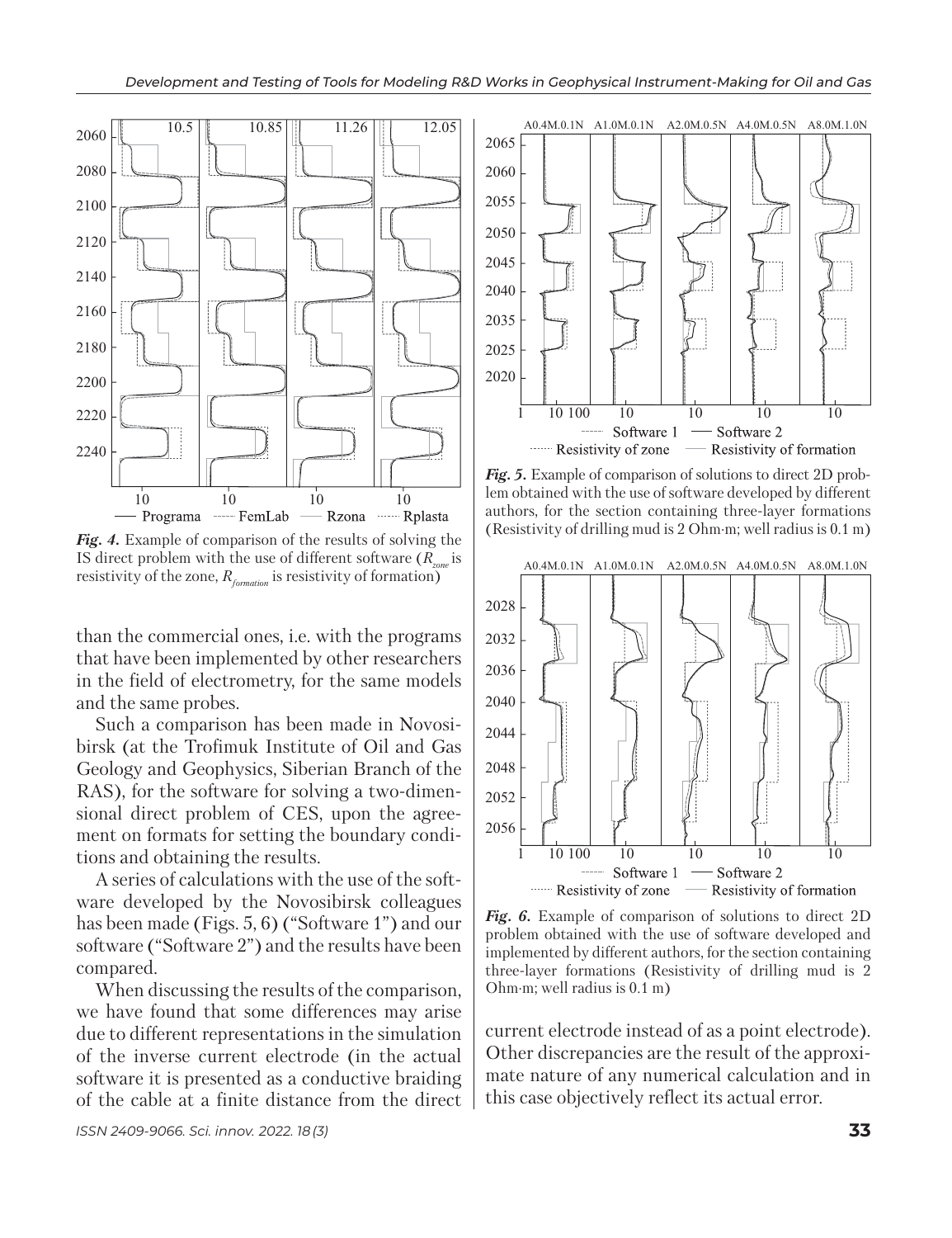The main test of the correctness/robustness of the algorithm for solving the direct problem is to assess its validity for solving the inverse problem that uses it (see Fig. 1). At least, the evaluation of the results of the inverse problem in comparison with other data of geological interpretation and lithological dissection allows us to immediately identify obvious errors in the implementation of the solution to the direct problem.

In addition to the described use in R&D works and the use of software and methodological tools for solving the inverse problem [14, 15], the created modeling tools have allowed studying the relationship between the measurement error and the error of solving the inverse problem [16], as well as the areas of equivalent solutions of the inverse problem [17].

The approaches that have been used in this research are applicable not only for solving problems of electrometry modeling [18—21].

By means of modeling, the developed software enables with minimum time inputs:

1. Calculating the ranges of measured values and studying the characteristics of the probe (vertical resolution, depth of research, etc.), for a given geometry of the probe, given initial conditions (supply parameters) and well conditions

2. Setting the optimal value of any probe parameter to reduce the error of setting any geoelectric parameter of the selected formation with the use of the created minimization algorithm.

The developed software has been successfully implemented in the production process at Prydniprovska Mining and Chemical Corporation LLC in a way that is not limited to the three-layer section model, as it allows modeling electrometry in formations of any spatial distribution. Such software may be effectively used in the creation of software for the quantitative interpretation of electrometry data of EC and IS methods.

#### **REFERENCES**

- 1. Dovgyi, S. O., Evdoschuk, M. I., Korzhnev, M. M., Kulish, E. A., Kurilo, M. M., …, Yakovlev, E. A. (2010). *Energy and resource component of Ukraine's development*. Kyiv [In Ukrainian].
- 2. Anderson, B. I. (2001). *Modeling and inversion methods for the interpretation of resistivity logging tool response*. Delft.
- 3. Karpenko, O., Myrontsov, M., Karpenko, I., Sobol, V. (2020, November). Detection conditions of gas-saturated layers by the result of complex interpretation of non-electrical well logging data. *XIV International Scientific Conference "Moni toring of Geological Processes and Ecological Condition of the Environment" (November 2020, Kyiv).* https://doi. org/10.3997/2214-4609.202056034
- 4. Karpenko, O., Sobol, B., Myrontsov, M., Karpenko, I. (2020). Analysis of the influence of geological factors on the depth of the filtrate invaded zone at the primary disclosure of granular reservoirs according to the well-logging data. *Visnyk of Taras Shevchenko National University of Kyiv. Geology,* 4(91), 16—21 [іn Ukrainian]. http://doi.org/10.17721/1728- 2713.91.02
- 5. Karpenko, O., Myrontsov, M. (2021, May) T. Binnert Heites rule of perspective geological correlation as a tool for solving geological problems. *20th International Conference "Geoinformatics: Theoretical and Applied Aspects"* (May 2021, Kyiv). https://doi.org/10.3997/2214-4609.20215521040
- 6. Epov, M. I., Antonov, Yu. N. (Еd*.*). *Technology of exploration of oil and gas wells based on VIKIZ. Methodical guide.* Novosibirsk: NIC OIGGM SO RAN, 2000 [in Russian].
- 7. Yegurnova, M. G., Zaikovsky, M. Ya., Zavorotko, Y. M., Tsoha, O. G., Knishman, O. Sh., Mulyr, P. M., Demyanenko, I. I. (2005). *Oil and gas prospecting facilities of Ukraine. Oil-gas content and features of litho-geophysical construction of deposits of the lower Carboniferous and Devonian of the Dnipro-Donets depression*. Kyiv [in Ukrainian].
- 8. Myrontsov, M. L. (2018). Multi-Probe Hardware for Electrometry of Oil and Gas Wells. *Sci. innov*., 14(3), 51—56. http://doi.org/10.15407/scine14.03.051
- 9. Myrontsov, M. L., Karmazenko, V. V., Semeniuk, V. G., Stasiv, O. S., Tereb, S. N., Tunik, O. V. (2020). Low frequency induction logging multi-probe complex efficiency experimental estimation. *Reports of the National Academy of Sciences of Ukraine,* 2, 58—67 [іn Ukrainian]. http://doi.org/10.15407/dopovidi2020.02.058
- 10. Myrontsov, M. L., Semeniuk, V. G., Tunik, O. V. (2021). An example of solving the inverse problem of multi-probe induction logging. *NTV "Karotazhnik"*, 1, 106—116 [іn Russian].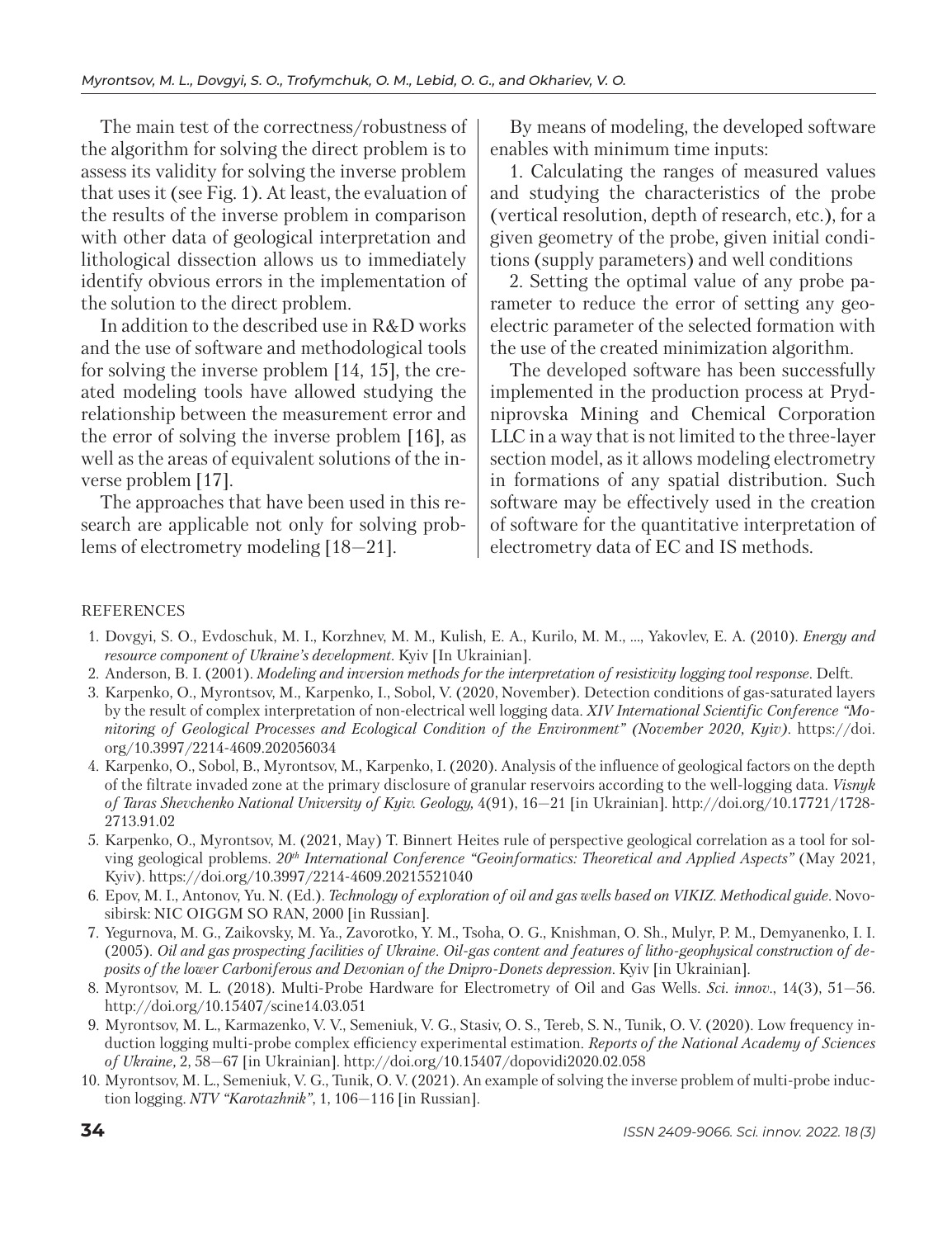- 11. Myrontsov, M. L. (2019). *Electrometry in oil and gas wells*. Kyiv [in Ukrainian].
- 12. Bakhova, N. I., Kashik, A. S., Kolosov, A. L., Chelokyan, R. S. (1999). *Finite difference and finite element methods in geophysics*. Kyiv [In Russian].
- 13. Kaufman, A. A. (1965). *Theory of induction logging*. Moscow [in Russian].
- 14. Myrontsov, M., Karpenko, O., Trofymchuk, O., Okhariev, V., Anpilova, Y. (2021). Increasing vertical resolution in electrometry of oil and gas wells. *Systems, decision and control in energy II. Studies in systems. decision and control*. Springer, Cham. P. 101-117. https://doi.org/10.1007/978-3-030-69189-9\_6
- 15. Myrontsov, M. L., Karpenko, O. M., Trofymchuk, O. M., Okhariev, V. O. (2020, November). Examples of determination of spatial and geoelectric parameters of productive beds of deposits of the Dnipro-Donetsk depth. *XIV International Scientific Conference "Monitoring of Geological Processes and Ecological Condition of the Environment".* (November 2020, Kyiv)*.* https://doi.org/10.3997/2214-4609.202056079
- 16. Myrontsov, M., Karpenko, O., Horbulin, V. (2021). Quantitative Method for Determining the Solution Error of the Inverse Problem in the Electrometry of Oil and Gas Wells. *E3S Web of Conferences (30 June 2021, Kryvyi Rig).* http://doi. org/10.1051/e3sconf/202128009003
- 17. Myrontsov, M., Karpenko, O. (2021). Radial characteristics of lateral logging in thin-bedded formation. *20th International Conference "Geoinformatics: Theoretical and Applied Aspects" (May 2021, Kyiv)*. http://doi.org/10.3997/2214- 4609.20215521045
- 18. Dovgiy, S. O., Lyashko, S. I., Cherniy, D. I. (2017). Algorithms of the Discrete Singularity Method for Computing Technologies*. Cybernetics and Systems Analysis,* 53(6), 950—962. http://doi.org/10.1007/s10559-017-9997-4
- 19. Babenko, V. V., Kozlov, L. F., Dovgiy, S. A., Yurchenko, N. F., Ivanov, V. P., Gnitetskiy, N. A., Korobov, V. I. (1984). Influence of the outflow generated vortex structures on the boundary layer characteristics. *Laminar-Turbulent Transition*. Springer-Verlag. P. 509—513.
- 20. Dovgyi, S. O., Yurikov, O. I., Zozyuk, M. O. (2020). On One Statistical Model of Error Rate in the Stream of Packet Data Transmission through Communication Channels. *Cybernetics and Systems Analysis,* 56(5), 739—744. http://doi.org/ 10.1007/s10559-020-00294-x
- 21. Koroliuk, V. S., Koroliouk, D., Dovgyi, S. O. (2020). Diffusion Process with Evolution and its Parameter Estimation. *Cybernetics and Systems Analysis*, 56(5), 732—738. https://doi.org/10.1007/s10559-020-00293-y

**Received 12.08.2021 Revised 18.11.2021 Accepted 11.12.2021**

*М.Л. Миронцов* (https://orcid.org/0000-0002-2830-8803),

*С.О. Довгий* (https://orcid.org/0000-0003-1078-0162),

*О.М. Трофимчук* (https://orcid.org/0000-0003-3358-6274),

*О.Г. Лебідь* (https://orcid.org/0000-0002-4003-8068),

*В.О. Охарєв* (https://orcid.org/0000-0001-6270-6293)

Інститут телекомунікацій і глобального інформаційного простору НАН України,

Чоколівський бульв., 13, Київ, 03186, Україна,

+380 44 245 8797, itgis@nas.gov.ua

#### РОЗРОБКА ТА ТЕСТУВАННЯ ЗАСОБІВ МОДЕЛЮВАННЯ НАУКОВО-ДОСЛІДНОЇ ТА ДОСЛІДНО-КОНСТРУКТОРСЬКОЇ РОБІТ ГЕОФІЗИЧНОГО ПРИЛАДОБУДУВАННЯ ЕЛЕКТРОМЕТРІЇ НАФТОГАЗОВИХ СВЕРДЛОВИН

**Вступ**. Одним з перших етапів будь-якого приладобудування є науково-дослідні (НД) та дослідно-конструкторські роботи (ДКР). Математичне моделювання дозволяє уникнути високовартісних та тривалих у часі натурних чи лабораторних випробувань. Це підвищує ефективність розробки нової апаратури.

**Проблематика**. Переважна більшість використовуваної в Україні апаратури електрометрії є морально застарілою. Розробка нових типів апаратури можлива з використанням математичного моделювання низки етапів НД та ДКР. Математичне моделювання електрометрії вимагає не тільки розробки та реалізації числових методів розв'язання відповідних прямих задач, а й ретельного тестування їх перед впровадженням.